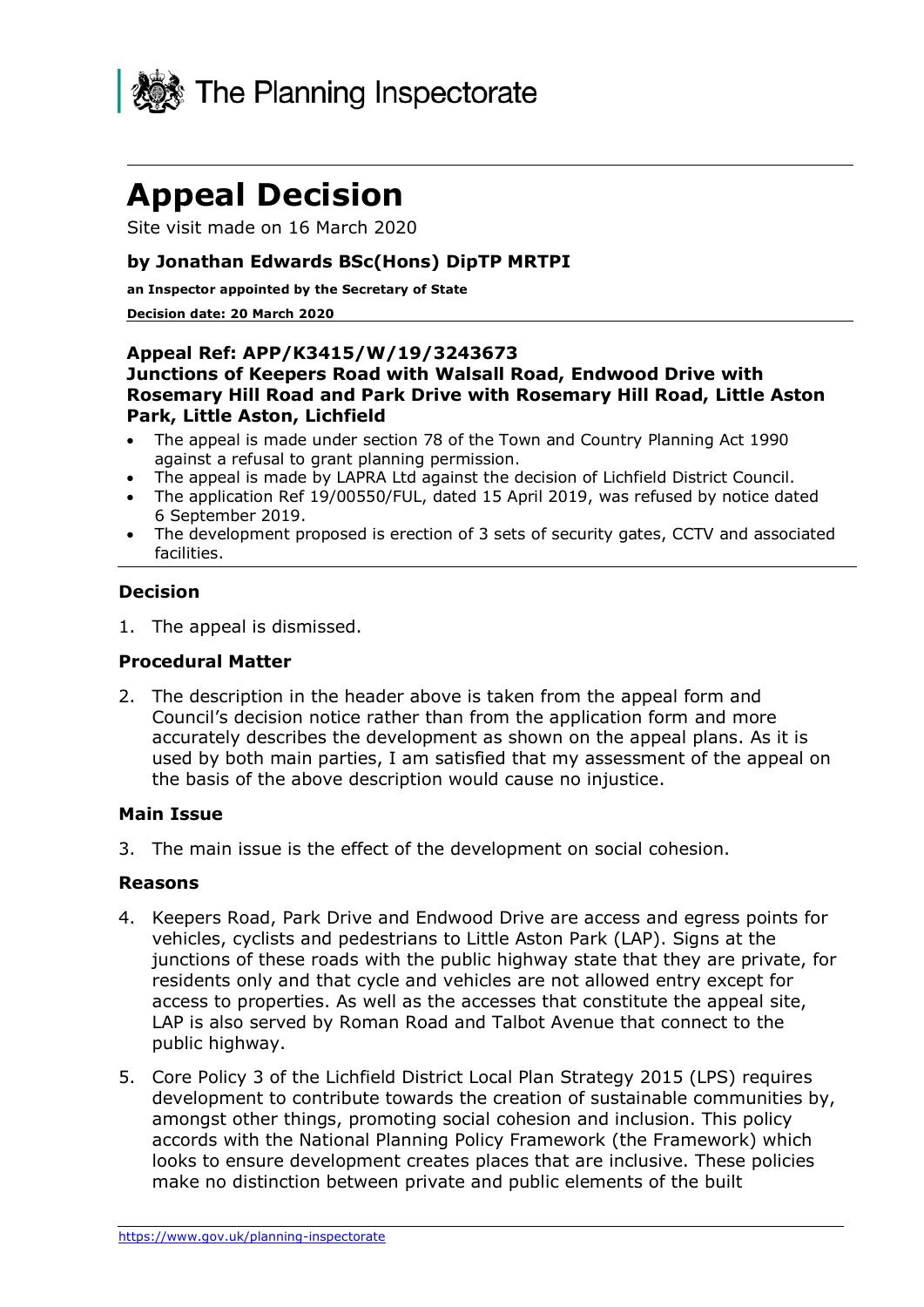environment or indicate that social cohesion and inclusion aims do not apply to private residential estates.

- 6. Whilst they would be set back from the road, the proposed gates would be seen from the public highway when standing directly in front of the accesses. The gates would stretch across the width of the roads and so would have a marked, albeit localised visual effect. The vehicular gates would remain shut unless activated to open by approaching drivers and so it is likely they would be closed for significant periods. The pedestrian gates would be left unlocked but this would not necessarily be apparent to passers-by. For these reasons, the gates would appear as imposing physical barriers at odds with the policies that aim to promote social cohesion and integration.
- 7. The existing signs at the accesses and limited rights of entry onto LAP already adversely affect the level of inclusivity of the estate. Also, the proposal would not impact on any rights of access to residences, the Little Aston Golf Club or St Peter's Church. Nevertheless, the introduction of the proposed gates would further emphasise a sense of segregation between the properties on the private roads and the surrounding area. The existence of other unobstructed accesses onto LAP would not address the increased sense of separation and exclusivity that would be caused by the proposal at the 3 access points that make up the appeal site.
- 8. As such, I conclude that the development would cause harm to social cohesion by reason of an increased sense of segregation. Consequently, and in this regard, it would be contrary to Core Policy 3 and policy BE1 of the LPS as well as the Framework. These all aim, amongst other things, to promote social cohesion and inclusion. LPS Core Policy 2 is referred to in the Council's refusal reasons but contains no provisions directly relevant to this main issue.

#### **Other Matters**

- 9. The appeal site lies in Little Aston Conservation Area (CA) which gains its significance partly from the range of architecturally interesting buildings and their verdant setting. The development would have only a localised visual impact and gates to individual private properties are common in the area. As such, the proposal would preserve the character and appearance of the CA. Moreover, the development would not cause harm to any trees or prejudice highway safety or access to LAP by emergency vehicles. However, acceptability in these regards is a neutral factor in my assessment that fails to address or override the concerns in relation to the main issue.
- 10. Reference has been made to other gated communities and properties within the locality and elsewhere. No details have been provided on the circumstances that has led to these developments and this appeal needs to be assessed on its own merits against relevant current planning policies. As such, the referred to developments have little influence on my assessment of this appeal.
- 11. The appellant refers to a transport consultant's review that identifies Keepers Road, Endwood Drive and Park Drive as being unsuitable for any significant volume of traffic and consequently recommends that these roads are gated to control movements. However, no substantive evidence has been provided that demonstrates how the gates would affect traffic flows on these roads or how any affect would be beneficial to highway safety. As such I attach only limited weight to this factor in my assessment.